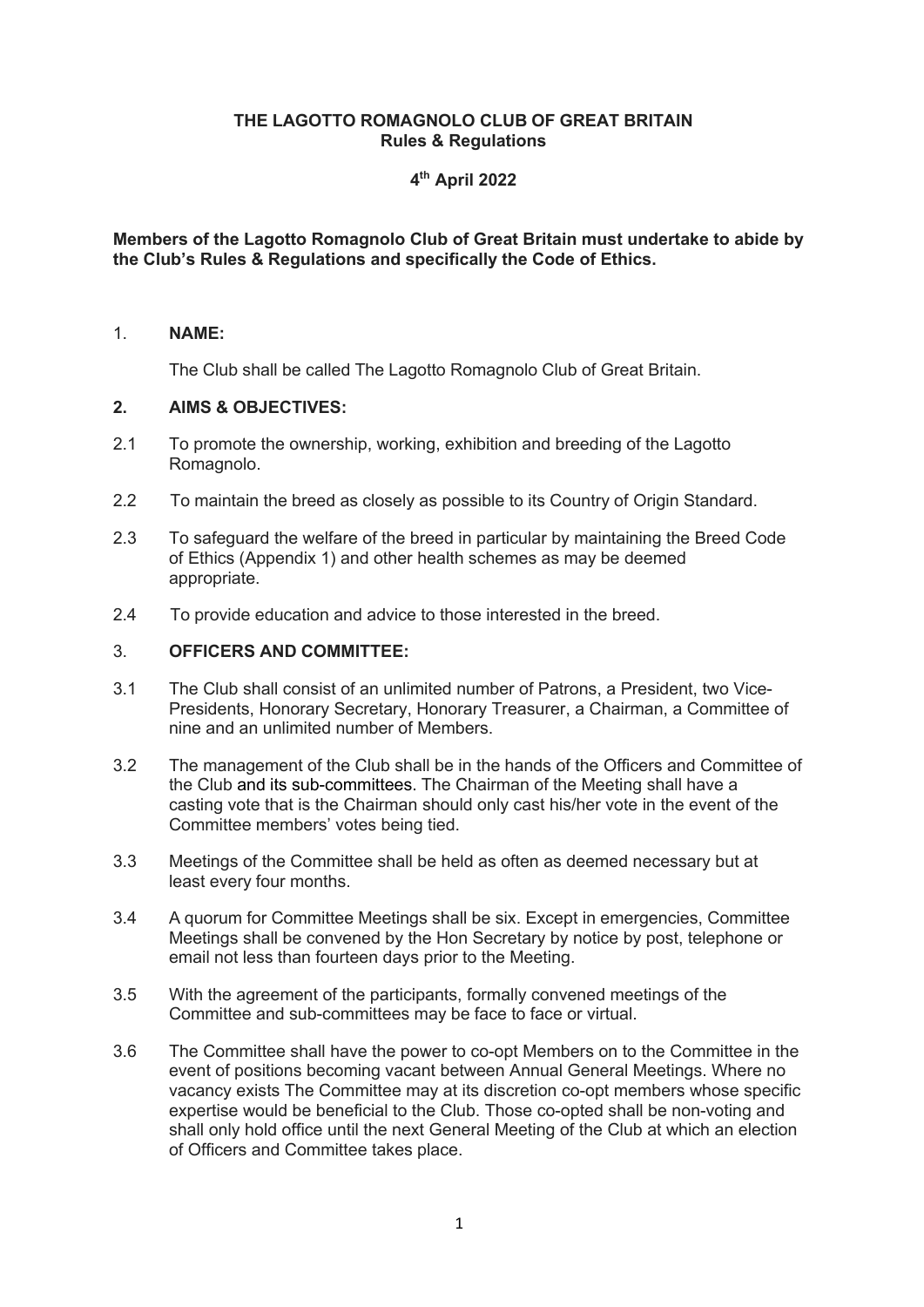- 3.7 Not more than one member of any one family or partnership shall be eligible for election to the position of a Club Officer or to the Committee. Partnership shall mean joint holders of an affix, or joint registered owners.
- 3.8 Conflict of Interest:

Where a Committee Member has a conflict of interest of any kind, the member will declare a conflict at the start of the meeting, abstain from voting and should withdraw from the meeting while the item is under discussion.

- 3.9 No individual who has been a Member for less than three years or who is a member of another Lagotto Romagnolo breed club within the United Kingdom may be elected an Officer or a Member of the Committee.
- 3.10 No individual whilst an un-discharged bankrupt may serve on the Committee of, or hold any other office or appointment with, a Kennel Club Registered Society.
- 3.11 Sub-Committees:

From time to time sub-committees may be established to assist the main committee and allow the Club to benefit from those members who have significant knowledge, expertise and interest in particular aspects of the Club's work.

- a. A sub-committee will not have more than 6 members in addition to the Chairman. All sub-committees shall meet at least once a year.
- b. Members of sub-committees will be appointed by the Committee, their term of office will normally be two years but may be renewed.
- c. The Chairman of a sub-committee will be a member of the main committee.
- d. Minutes of all sub-committee meetings shall be forwarded to the Hon Secretary within 4 weeks of a sub-committee meeting. Financial information shall be forwarded to the Hon. Treasurer within 4 weeks of any event or sub-committee meeting and upon request.
- e. The deliberations of a sub-committee will be reviewed by the Committee unless contra-indicated by Kennel Club rules.
- f. Each sub-committee shall provide a written report of its activities during the past year to be made available to members at the Annual General Meeting.
- g. Any Committee member has the right to attend sub-committee meetings as an observer. Meetings of sub-committees will be notified to members of the Committee at least 14 days in advance except in an emergency.

# 4. **ELECTION OF PATRONS, THE PRESIDENT& VICE PRESIDENTS:**

- 4.1 Patrons shall be invited by the Committee to serve for a period of ten years. Invitations shall be endorsed by a simple majority of Members voting at a General Meeting. Patrons shall have no voting rights and shall not be entitled to attend Committee Meetings.
- 4.2 The President shall be elected for a term of three years by ballot of all fully paid up Members eligible to vote, shall have full voting rights and shall be entitled to attend Committee Meetings.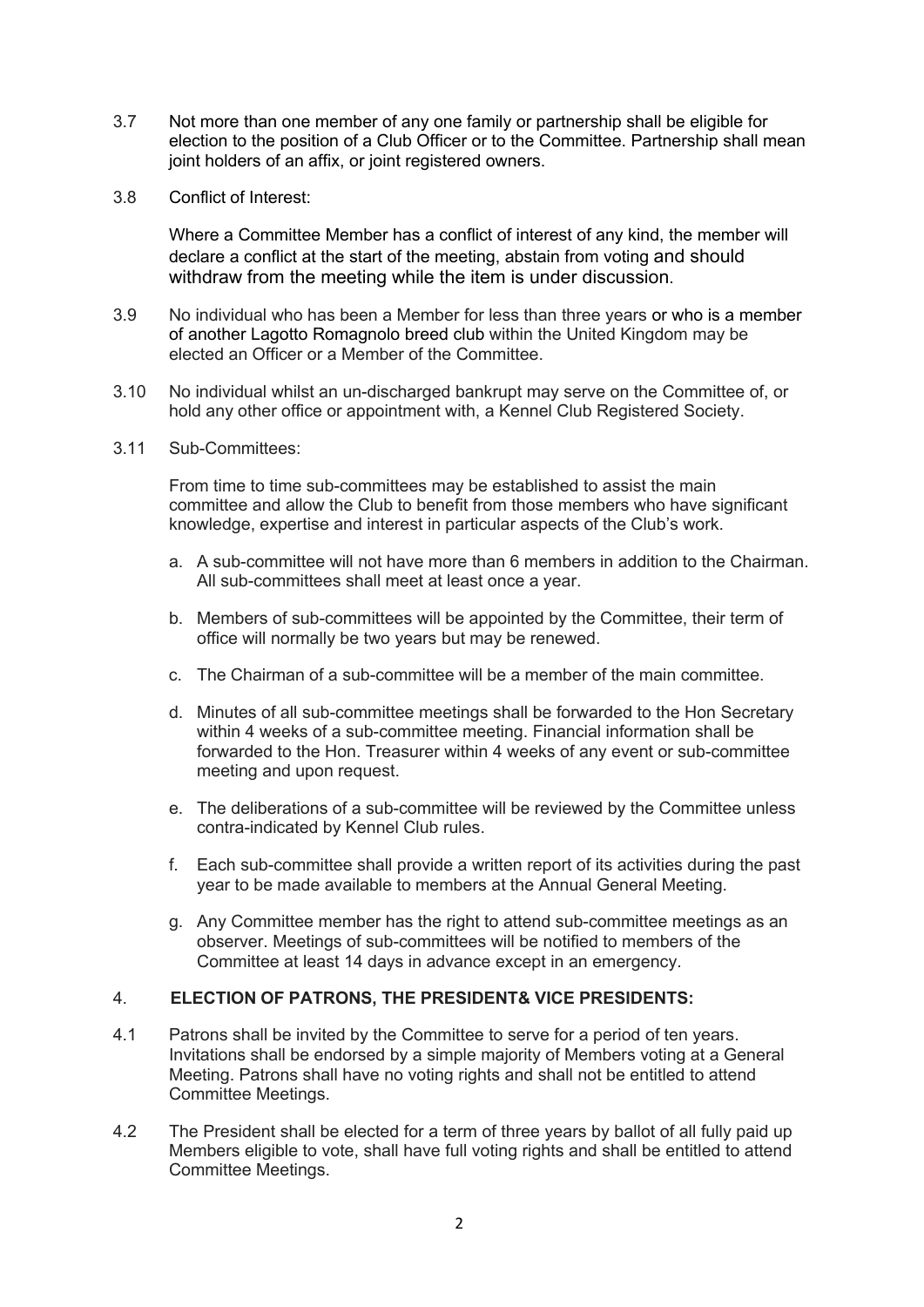4.3 The Vice Presidents shall be elected for a term of three years by ballot of all fully paid up Members eligible to vote, shall have no voting rights but shall be entitled to attend Committee Meetings.

## 5. **ELECTION OF OFFICERS and COMMITTEE:**

- 5.1 The Chairman shall be elected annually by ballot of all fully paid up Members eligible to vote, shall have full voting rights and shall be eligible for re-election.
- 5.2 The Hon Secretary and the Hon Treasurer shall be elected for a term of two years by ballot of all fully paid up Members eligible to vote, shall have full voting rights, shall retire in alternate years and shall be eligible for re-election.
- 5.3 Committee Members shall be elected for a term of two years by ballot of all fully paid up Members eligible to vote and shall have full voting rights. Half the Committee shall retire annually and shall be eligible for re-election.
- 5.4 Having served for two terms Officers and Committee Members wishing to stand again must be proposed and seconded by fully paid up Members of at least three years standing.
- 5.5 New candidates for election as Officers or members of the Committee must be proposed and seconded by fully paid up Members of at least three years standing.
- 5.6 A simple majority of those members voting shall be required to elect the Chairman and Officers of the Committee.

# 6. **ELECTION OF MEMBERS:**

6.1 Candidates for Membership shall be admitted as non-voting Associate Members and shall be proposed by one fully paid up Member of at least three years standing and seconded by another fully paid up Member of at least two years standing. Nonvoting Junior Membership shall be open to all persons under sixteen years of age.

Subject to the approval of the Committee they shall be eligible to be admitted to Full Membership at the AGM following the first anniversary of their admittance.

- 6.2 Candidates for Full Membership shall be elected by ballot of Committee Members at the Committee Meeting preceding the AGM. A simple majority of votes cast will be required for approval.
- 6.3 Candidates who apply for Membership will have been deemed to have read the Club Rules and Regulations and must agree to comply with them in particular the Rules governing the Identification of Members' Dogs and the Code of Ethics.
- 6.4 An up to date list of Members' names and addresses, and those of branch Members where appropriate, must be maintained and, if so requested, the list of names made available for inspection by the Kennel Club and Members of the Club. A declaration of the number of Members of the Club must be made with Annual Returns.

# 7. **VOTING RIGHTS:**

Each Full Member shall be entitled to one vote at the AGM following their admission to Full Membership.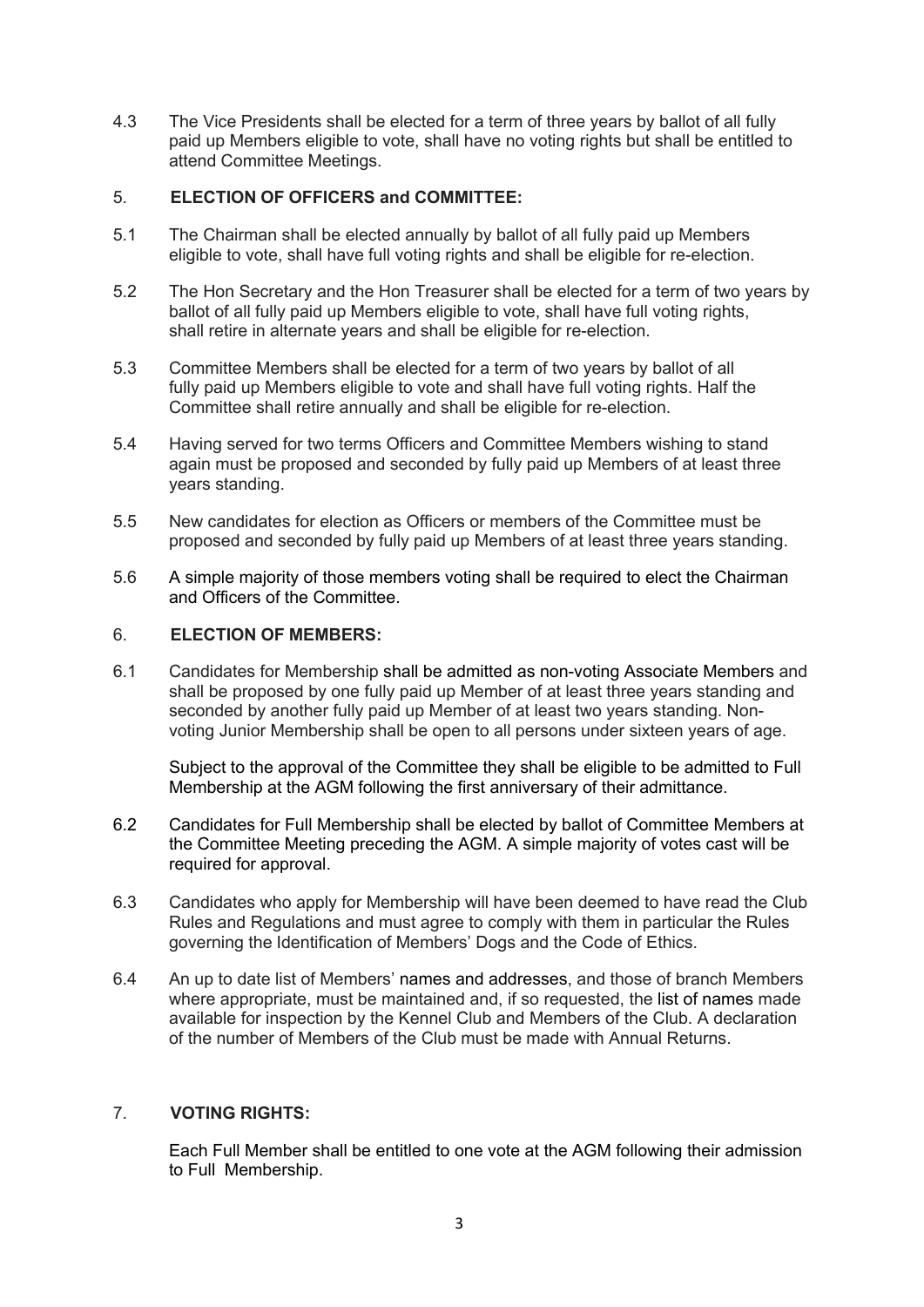Members shall be entitled to express their vote by proxy in the form provided for that purpose with the papers for a General Meeting.

## 8. **CLUB PROPERTY:**

The property of the Club shall be vested in the Committee. In the event of the Club ceasing to exist, a final General Meeting shall be called to decide the disposal of the Club's assets and the outcome of the Meeting notified to the Kennel Club. If the Club is wound up or ceases to be a Registered Society under these Regulations, a final statement of audited accounts with a record of the disposal of the property of the Club be forwarded to the Kennel Club within six months and the persons named as Officers and Committee of the Club, on the last return furnished to The Kennel Club, will be held responsible by the Kennel Club for the proper winding up of the Club.

Donors of cups and trophies will be requested to provide written acknowledgement that such cups or trophies are given as outright gifts to the Club. Full records of such donations will be kept by the Honorary Secretary and made available on request by Committee Members and Members of the Club.

## 9. **CLUB ACCOUNTS & FINANCIAL YEAR:**

- 9.1 A Banking Account shall be held in the name of the Club at NatWest Bank plc into which all revenue of the Club shall be paid and from which withdrawal shall only be made on the signatures of two of the following :- The Chairman, The Hon Secretary, The Hon Treasurer.
- 9.2 The accounts will be certified annually and presented to the Members at the Annual General Meeting. Certification of accounts will be carried out by one qualified accountant or two unqualified individuals with accountancy experience to be appointed at the Annual General Meeting.

Individuals responsible for certifying the accounts must be independent from those who prepared the accounts.

- 9.3 The financial year of the Club shall be from 1st January to 31st December.
- 9.4 Copies of the annual statement will be made available to members 14 days prior to the Annual General Meeting.

#### 10. **SUBSCRIPTIONS:**

- 10.1 The Annual Subscription shall be such amount as agreed by Members in General Meeting and notified to the Kennel Club.
- 10.2 All subscriptions shall be due on 1st January.
- 10.3 No Member whose subscription is unpaid shall be entitled to any of the privileges of Membership and if the Member shall fail to pay outstanding subscriptions by 1st March, his/her name shall be automatically erased from the register. Acceptance back on the register will be dependent upon a new application and payment of back arrears.

(NOTE: Once Members have been accepted for Membership, providing they continue to pay their Membership subscriptions at the correct time they cannot be refused renewal of Membership. With the exception of default on subscriptions, the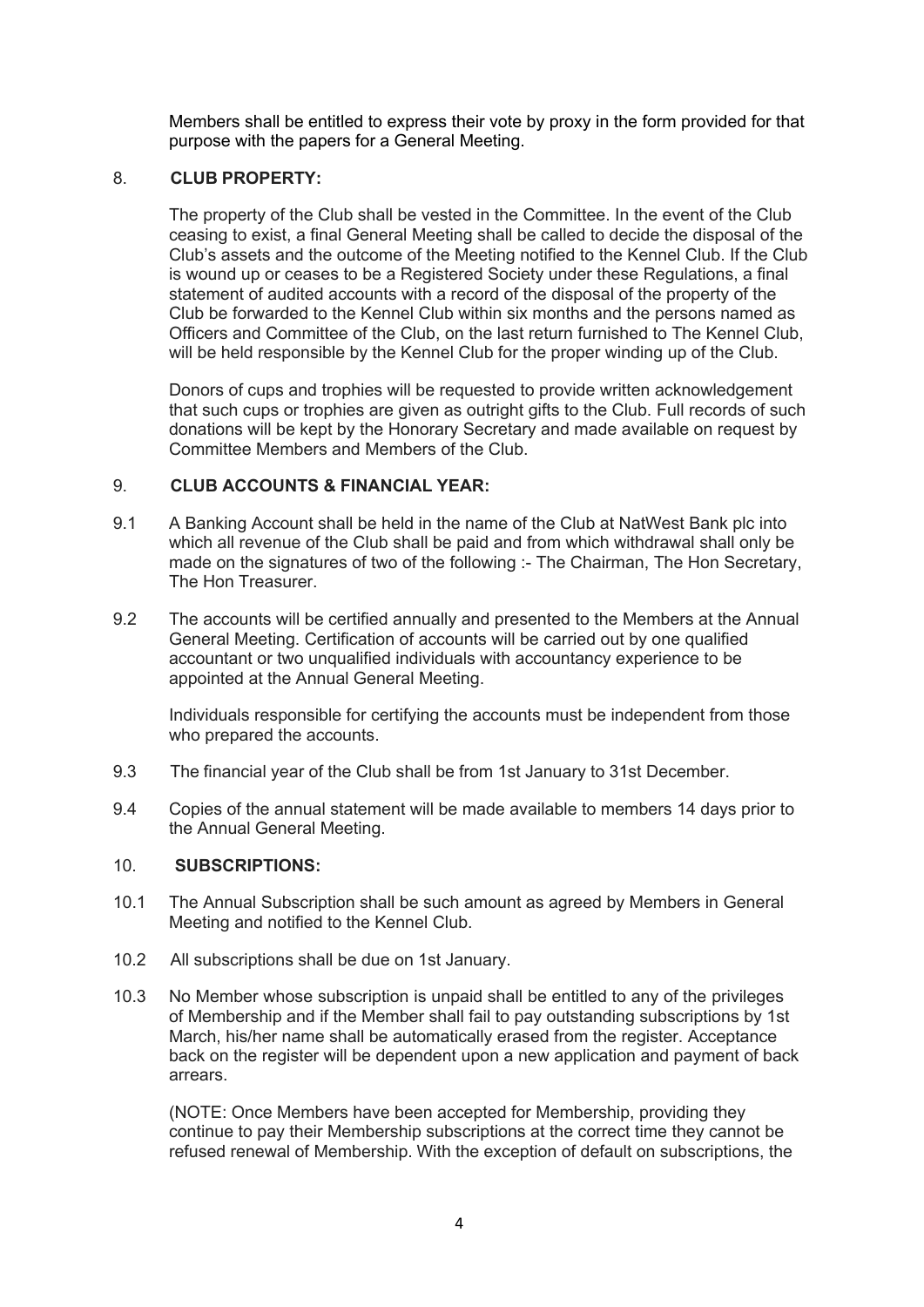only way to remove a Member from the Club's register is by following the procedure defined in Rule 11 of the Rules and Regulations).

## 11. **Expulsion of Members:**

Any Member who shall be disqualified under Kennel Club Rule A11.j(5) and/or Kennel Club Rule A11.j(9) shall ipso facto cease to be a Member of the Club.

If the conduct of any Member shall, in the opinion of the Committee of the Club, be injurious or likely to be injurious to the character or interests of the Club, the Committee of the Club may, at a meeting the notice convening which includes as an object the consideration of the conduct of the Member, determine that a Special General Meeting of the Club shall be called for the purpose of passing a resolution to expel him/her.

Notice of the Special General Meeting shall be sent to the accused Member, giving particulars of the complaint and advising the place, date and hour of the Meeting that he/she may attend and offer an explanation. If at the Meeting, a resolution to expel, is passed by a two-thirds majority of the Members present and voting, his/her name shall forthwith be erased from the list of Members, and he/she shall thereupon cease for all purposes to be a Member of the Club except that he/she may, within two calendar months from the date of such Meeting, appeal to the Kennel Club upon and subject to such conditions as the Kennel Club may impose.

If the Club expels any Member for discreditable conduct in connection with dogs, dog shows, trials or competitions, the Club must report the matter in writing to the Kennel Club within seven days and supply any particulars required.

## 12. **ANNUAL GENERAL MEETING:**

- 12.1 The Annual General Meeting shall be held on or before 30th June to:
	- i) To receive the report of the Committee and Balance Sheet.
	- ii) To declare the results of the ballots for President, Vice Officers and Committee Members.
	- iii) To declare the results of ballots for Amendments to the Rules & Regulations.
	- iv) To appoint Auditor/s.
	- v) To discuss items submitted in accordance with the Club Rules and Regulations.
	- vi) To present Club Trophies when appropriate.
- 12.2 No business shall be transacted at an Annual General Meeting unless notice thereof appears on the Agenda, with the exception of routine matters or those which in the opinion of the Chairman of the Meeting are urgent.
- 12.3 At least Forty two (42) clear days notice of such Meetings must be given to Members in writing.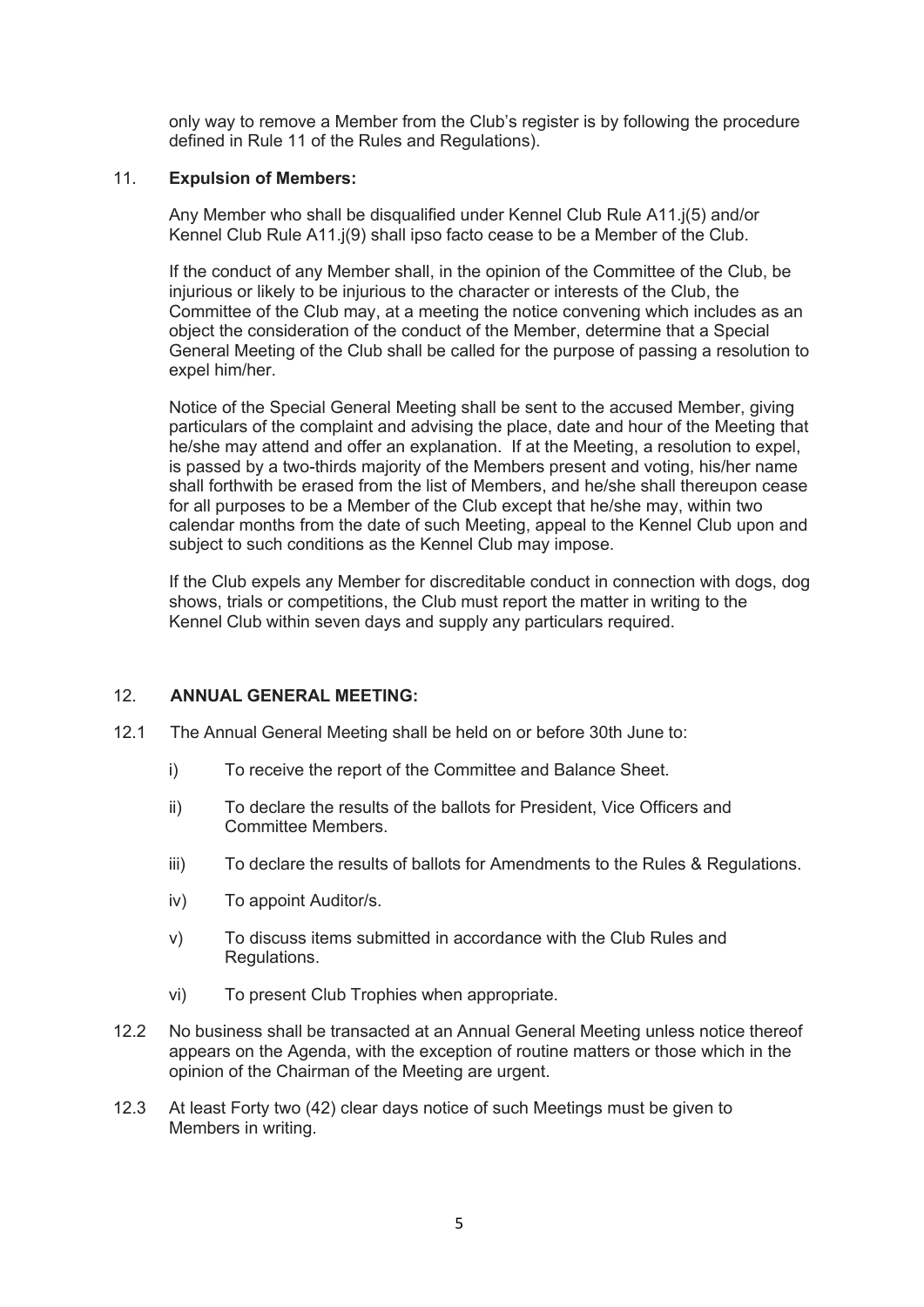- 12.4 Items for inclusion on the Agenda must be received by the Secretary not less than twenty eight (28) clear days before the Meeting. They must be set out in detail and must be proposed and seconded by fully paid up Members.
- 12.5 The Agenda and other supporting information together with relevant ballot papers will be circulated fourteen (14) clear days before the Meeting.
- 12.6 The Committee will appoint an independent scrutineer to whom all ballot papers must be returned by Midnight seven clear days before the Meeting.
- 12.7 Only fully paid up Members will be entitled to attend the Meeting and may vote in accordance with Rule 7. A quorum shall be ten Members.

## 13. **SPECIAL GENERAL MEETING:**

- 13.1 A Special General Meeting shall be summoned by the Hon Secretary if twenty Members send a signed requisition stating the subject to be discussed and requesting a Special General Meeting to do so.
- 13.2 The Committee of the Club is also empowered to call a Special General Meeting.
- 13.3 No business other than that detailed on the Agenda can be discussed at a Special General Meeting.
- 13.4 Members are entitled to 21 clear days notification of a Special General Meeting.
- 13.5 Only fully paid up Members will be entitled to attend the Meeting and may vote in accordance with Rule 7. A quorum shall be ten Members.

## 14. **AMENDMENTS TO RULES AND REGULATIONS:**

- 14.1 The Rules and Regulations of the Club may not be altered except by ballot of all fully paid up Members eligible to vote and announced at a General Meeting. At least Sixty percent (60%) of Members voting shall be the required majority.
- 14.2 Proposed amendments to the Rules and Regulations must be received by the Secretary not less than 28 clear days before the meeting. They must be set out in detail. Any proposals which are to be considered at the meeting must be detailed on the Agenda and accompanied by supporting information where relevant.
- 14.3 Proposed amendments to the Rules must be proposed and seconded by two fully paid up Members of at least three years standing.
- 14.4 Any proposed alteration to the Rules may not be brought into effect until the Kennel Club has been advised and approved the alteration.
- 14.5 New rules or amendments introduced specifically to meet Kennel Club requirements shall be adopted immediately and notified to the members at the next AGM.

## **15. Communications:**

- 15.1 Ballots may be conducted in person, electronically or by post or by any combination of these methods.
- 15.2 Formal notice of meetings and related papers will normally be sent electronically. Members may choose to receive documents from the Club by post by notifying the Hon. Secretary in writing. The Hon. Secretary will amend their membership record to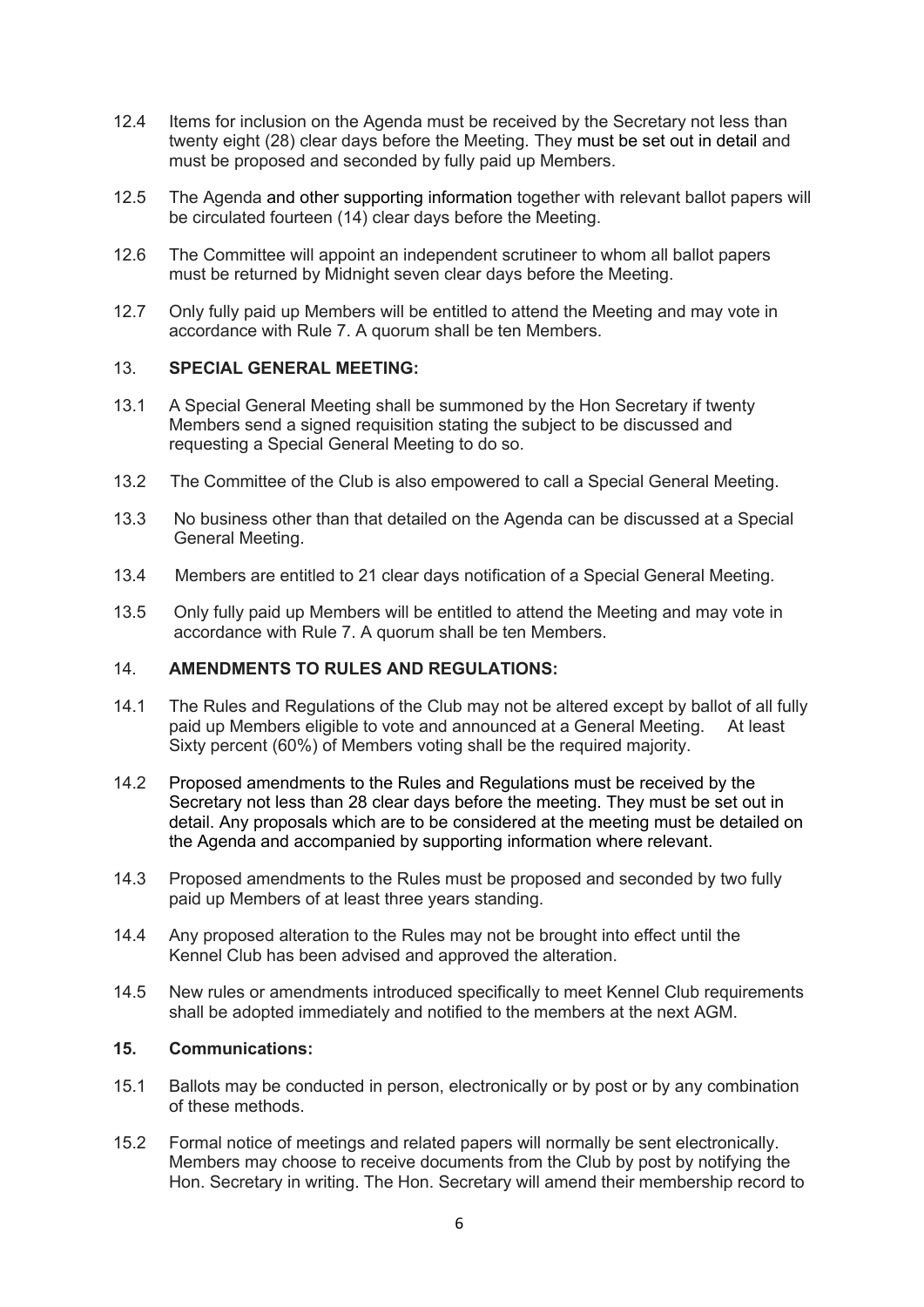show that they have so elected. Members may revert to receiving documents electronically at any time by notifying the Hon. Secretary in writing.

Members should note that they are responsible for ensuring that their electronic details are up to date.

The Hon. Secretary shall make appropriate arrangements to facilitate electronic voting. Members will be notified in writing of such arrangements.

15.3 Omission of notice

The non-receipt by any Member of notice of any meeting of the Club shall not affect the validity of the proceedings of such a meeting.

#### 16. **IDENTIFICATION OF MEMBERS DOGS:**

- 16.1 Members must identify by means of microchipping all Lagotto Romagnolo in their ownership or joint ownership.
- 16.2 Puppies must not leave the breeder until the new owner has signed a contract requiring the puppy to be microchipped by the age of twelve weeks.
- 16.3 Members will make the use of their stud dogs conditional upon all resulting progeny being microchipped and will obtain this agreement in writing before the bitch is served.

NB: Rule 16 applies to all Lagotto Romagnolo owned by a Member whether registered with the Kennel Club or not. For Members residing outside the United Kingdom Rule 16 is advisory only.

# 17. **ANNUAL RETURNS TO THE KENNEL CLUB:**

The Officers acknowledge that during the month of January each year, the Maintenance of Title fee will be forwarded to the Kennel Club by the Secretary for continuance of Registration and that by 31<sup>st</sup> July each year, other returns, as stipulated in Kennel Club Regulations for the Registration and Maintenance of Title of Societies and Breed Councils and the Affiliation of Agricultural Societies and Municipal Authorities shall be forwarded to the Kennel Club.

The Officers also acknowledge their duty to inform the Kennel Club of any changes of Secretary of the Society which may occur during the course of the year.

#### 18. **INDEPENDENCE OF CLUB:**

The Club shall not join any Federation of Societies or Clubs.

### 19. **JUDGES LISTS:**

Registered Breed Societies must produce a list of Judges each year, which must be submitted to the Kennel Club as part of the Society's Annual Returns. The purpose of Breed Society Judges Lists is to indicate to interested parties those persons a Breed Society would support at differing levels of judging. Membership of the Society must not be a prerequisite for inclusion in the lists. Judges Lists should be divided into five parts namely, A1, A2, A3, B and C, and must indicate the date on which the list will expire. On expiry a new list must be completed.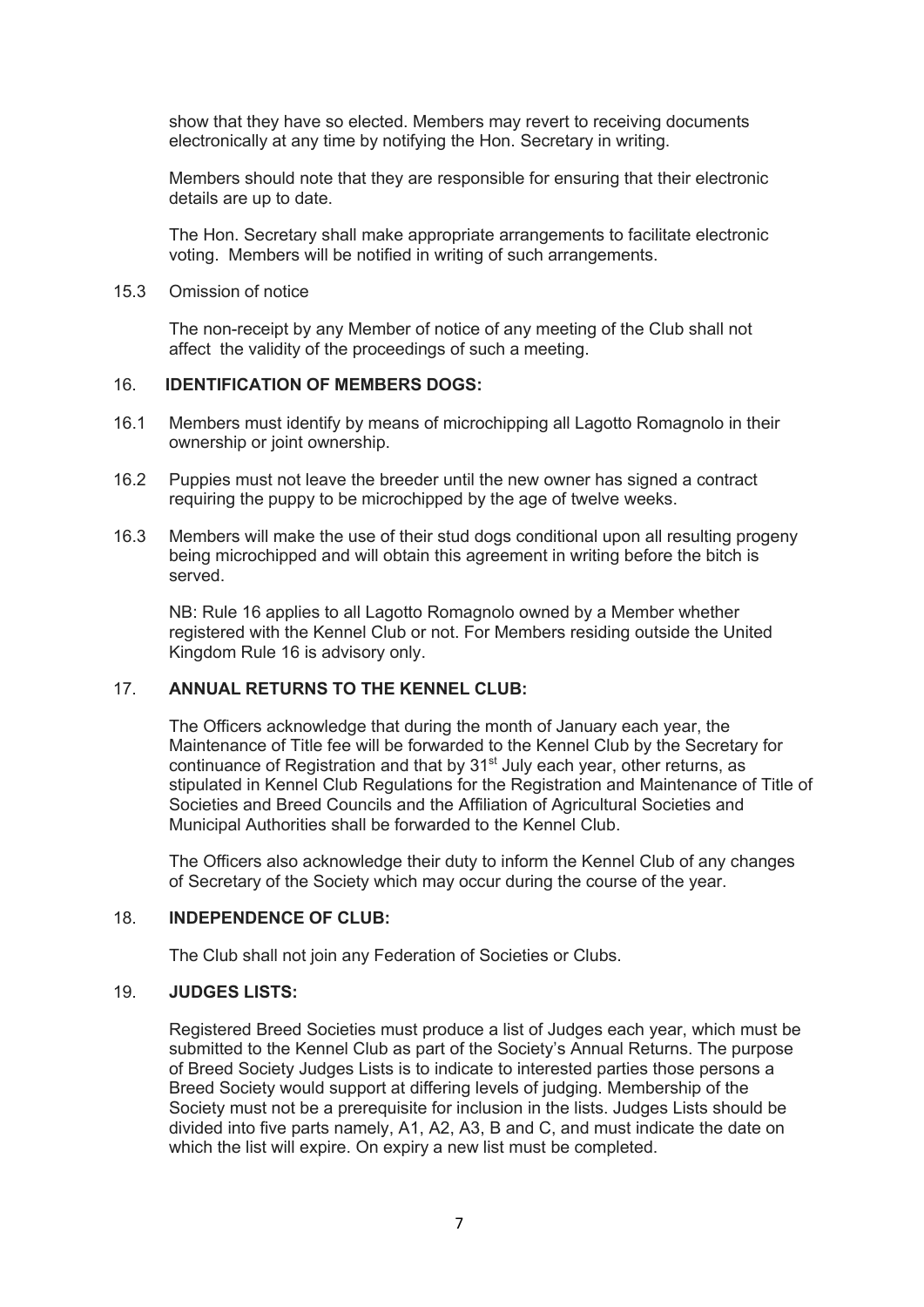*A1 list* Judges who have previously been approved to award CC's in a given breed and have carried out the appointment.

*A2 list* Judges who, if invited to judge by a Society, would in principle be approved by the Kennel Club to award CC's in a given breed for that occasion.

*A3 list* Judges who are recommended by a Society as being suitable to award CC's in the breed, but not yet approved by the Kennel Club for inclusion on an A2 list.

*B list* Judges who have been approved by Breed Societies to judge at Shows without CC's or Open Shows.

*C list* Any C list drawn up by a Breed Club should comprise aspiring Judges who do not fall into any of the above categories.

Such lists should be prepared by a Judges Sub-Committee, consisting of at least 75% CC Judges for the breed, appointed by the Committee of the Society. For breeds without CC's, the Judges Sub-Committee members should be experienced Judges within the breed. Judges Sub-Committee members need not be Members of the Society Committee. Lists compiled are not subject to ratification by the committee or membership of the Society. It is recommended that such Lists be prepared by secret ballot of the Society's Judges Sub-Committee, and Societies must clearly indicate to Members the method by which persons may be nominated for inclusion in the ballot and indicate the judging experience necessary for inclusion of a person's name on the Lists.

Details of the requirements for inclusion on the Lists and relevant Application Form are posted on the Club's website (www.lagottoromagnoloclubofgb.co.uk)

## 20. **KENNEL CLUB FINAL AUTHORITY:**

The Kennel Club shall be the final authority for interpreting the Rules and Regulations of the Club in all cases relative to Canine or Club matters.

Breach of these provisions may result in expulsion from club Membership, and/or disciplinary action by the Kennel Club and/or reporting to the relevant authorities for legal action, as appropriate. (1.11. 2014)

# Appendix 1

# **CODE OF ETHICS**

#### **Part 1: Kennel Club mandatory code**:

1) Members will at all times act in the interests of the breed and will properly house, feed, water and exercise all dogs under their care and arrange for appropriate veterinary attention if and when required.

2) Members will agree without reservation that any veterinary surgeon performing an operation on any of their dogs which alters the natural conformation of the animal, or who carries out a caesarean section on a bitch may report such operation to the Kennel Club.

3) Members will agree that no healthy puppy will be culled. Puppies which may not conform to the Breed Standard should be placed in suitable homes.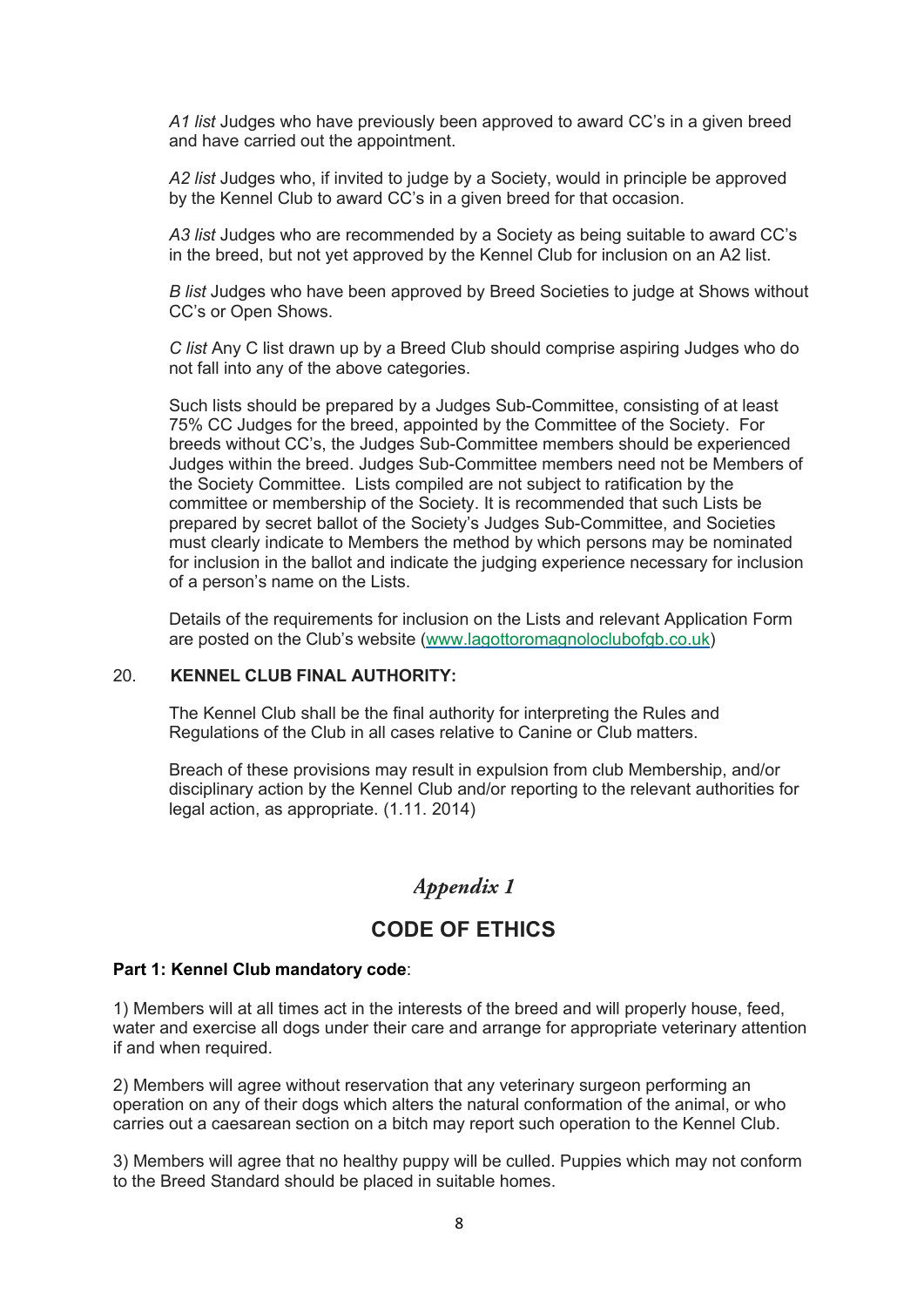4) Members will abide by all aspects of the Animal Welfare Act.

5) Members will not create demand for, nor supply, puppies that have been docked illegally.

6) Members will agree not to breed from a dog or bitch which could be in any way harmful to the dog or to the breed.

7) Members will not allow any of their dogs to roam at large or to cause a nuisance to neighbours or those carrying out official duties.

8) Members will ensure that their dogs wear properly tagged collars and will be kept leashed or under effective control when away from home.

9) Members will clean up after their dogs in public places or anywhere their dogs are being exhibited.

10) Members will only sell dogs where there is a reasonable expectation of a happy and healthy life (and will help with the re-homing of a dog if the initial circumstances change).

11) Members will supply written details of all dietary requirements and give guidance concerning responsible ownership when placing dogs in a new home.

12) Members will ensure that all relevant Kennel Club documents are provided to the new owner when selling or transferring a dog, and will agree, in writing, to forward any relevant documents at the earliest opportunity, if not immediately available.

13) Before selling dogs Members should check as far as possible the credentials of the prospective purchaser. Members will not directly or indirectly allow dogs to be given as a prize or donation in a competition of any kind. Members will not sell by sale or auction Kennel Club registration certificates as stand alone items (not accompanying a dog).

14) Members will not knowingly misrepresent the characteristics of the breed nor falsely advertise dogs nor mislead any person regarding the health or quality of a dog.

## **Part 2 BREED SPECIFIC CODE**:

1) Members shall not breed from a bitch before her second season or before the age of eighteen months nor after the age of eight years. No bitch shall be allowed to whelp more than four litters.

2) A Member shall not breed a litter unless she/he has the time and facilities to devote proper care and attention to the rearing of the puppies and to the well being of the dam and no Member should provide stud services unless she/he is satisfied that the owner of the bitch has such time and facilities.

3) No Member should breed a litter unless she/he is reasonably sure of securing suitable homes for the puppies. No puppies should leave the breeder before the age of eight weeks. All Lagotto (puppies & adults) sold or re-homed by a Member must be the subject of a written contract with the new owner which includes the following clause "If for any reason you are unable to continue to keep your Lagotto you must inform me immediately and either make arrangements to return the dog to me or supply details of the proposed new owner. The dog must not leave your care until I am satisfied that the new owner is suitable and has in turn signed my contract". With the exception of puppies being exported outside the UK, the Kennel Club registration documents of all puppies must be endorsed "Progeny not able for Registration and Not eligible for an export pedigree". Breeders must give new owners written notification of the endorsement and no puppies must leave the breeder's care until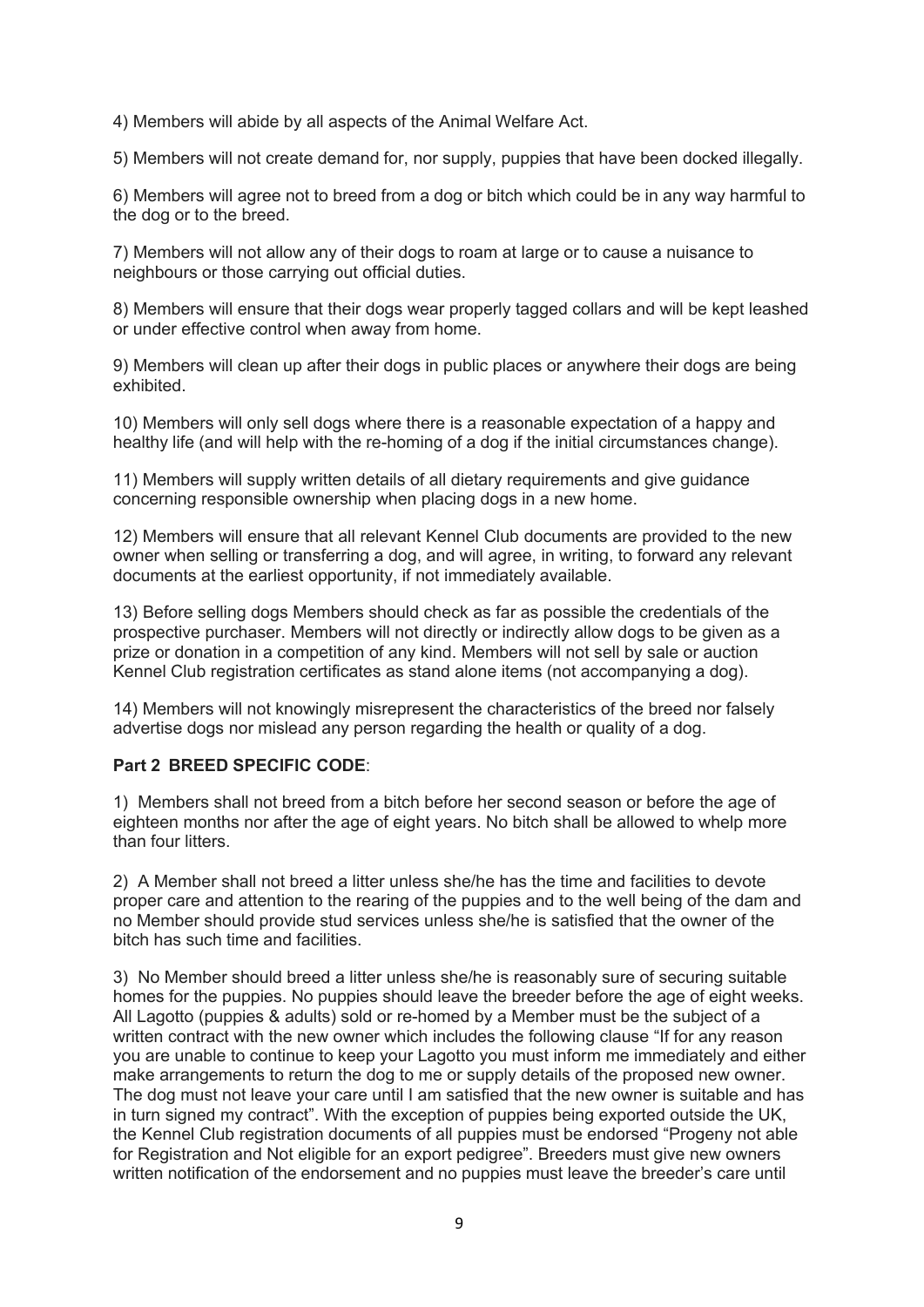the new owner has agreed in writing to the endorsement. All puppies must be microchipped before leaving the breeder.

4) Members should do all in their power to discourage breeding from clearly unsound or otherwise inferior stock. Stud service should be refused for bitches from such stock.

5) Dogs must not be exported to countries where they are not protected by anti-cruelty laws (if in doubt consult JAWS, DEFRA, RSPCA or KC). Dogs may not be exported before the age of nine weeks and Members must strictly comply with the IATA and DEFRA Regulations. Members must not sell any dog to laboratories, commercial dog wholesalers, retail pet dealers or to any persons known to sell dogs to any of the above nor should stud service be available to such persons. (A dealer is defined as a person who regularly buys stock for sale at a profit. A person who buys a dog as an agent for a known individual is not necessarily a dealer).

6) Wilful neglect or cruelty to any dog may result in exclusion from or expulsion from Membership, subject to the provision of Rule 11.

7) Before breeding a litter a Member:-

a) Must accept the commitment to take back if necessary all Lagotto bred (see Rule App 1, Pt.3). This obligation is for the whole of the dog's life.

b) Must give due consideration to type, health and soundness but the preservation of the exceptional temperament of the Lagotto Romagnolo must be of paramount importance. Members must not breed from dogs which display any sign of unprovoked aggression to human beings.

c) Must ensure that both sire and dam if imported from outside the UK have contributed genetic samples to the LRCGB Genetic Banks.

d) Must ensure that at the time of mating both sire and dam have current\* eye certificates from a recognised authority (\*tested clear of Hereditary Cataract or other known inherited eye diseases within the previous year).

e) Must ensure that both parents have been scored for Hip and Elbow Dysplasia by the BVA/KC Scheme or other recognised authority and that in the case of Elbow Dysplasia only dogs with normal elbows i.e. 0 must be bred from.

f) Must ensure that the Juvenile Epilepsy status of both sire and dam has been confirmed in writing by a BVA/KC recognised testing laboratory before mating and one parent must be confirmed as being normal (i.e. clear of the gene mutation).

g) Must ensure that the LSD status of both sire and dam has been confirmed in writing by a BVA/KC recognised testing laboratory before mating with one parent normal (i.e. clear of the gene mutation).

h) Must not knowingly breed from dogs that have displayed signs of Patella Luxation except where the owner can provide written evidence from a Veterinary Orthopedic Specialist that the luxation is as a result of trauma.

i) Must be capable of instructing new owners in the specific grooming and clipping techniques of the Lagotto coat.